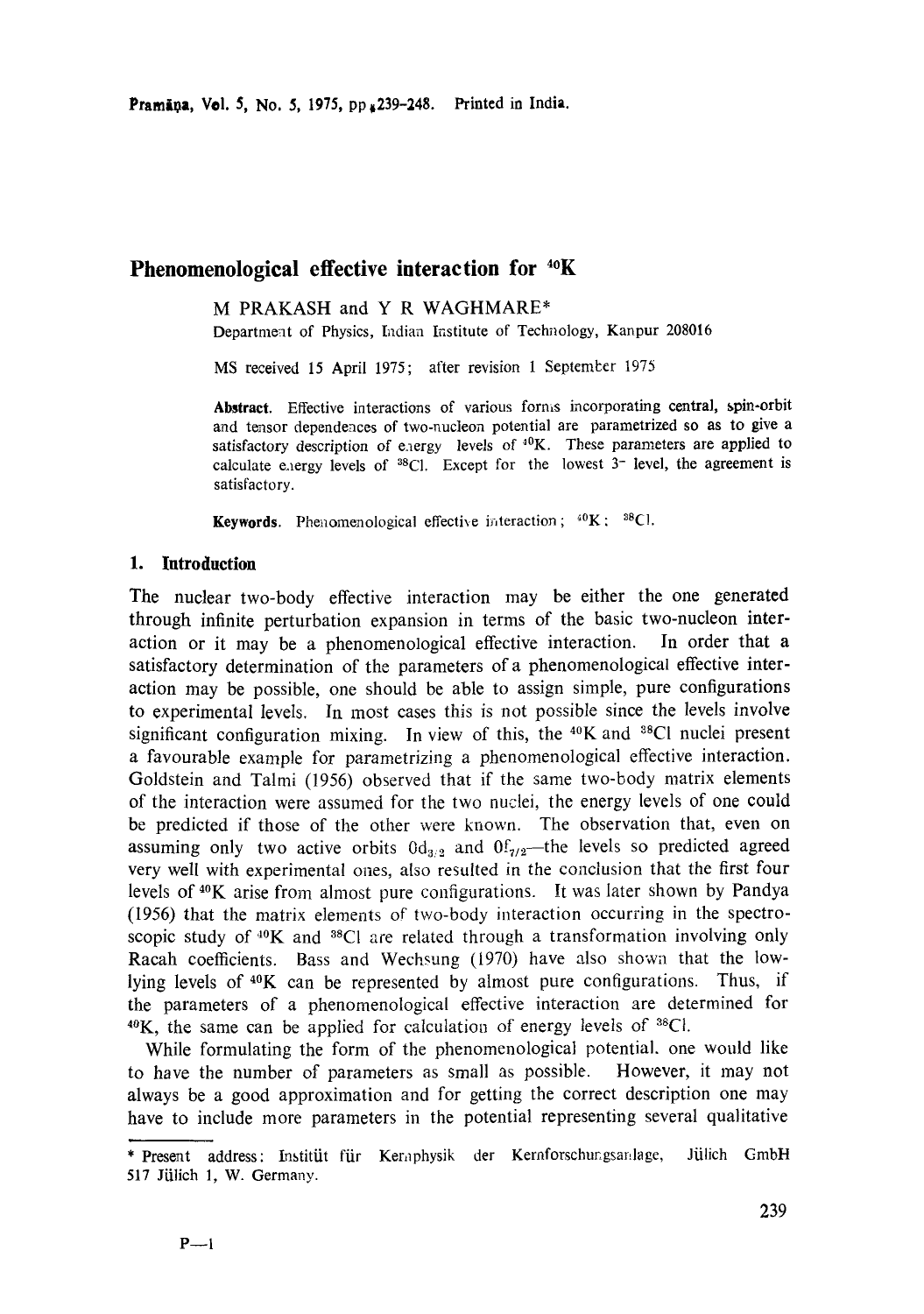features of the two-nucleon potential. In search of a best set of parameters for 4°K, we have parametrized phenomenological potentials of the following forms:

(i) central, (ii) central  $+$  spin-orbit, (iii) central  $+$  tensor,

(iv) central  $+$  spin-orbit  $+$  tensor.

#### **2. Method of calculation**

The <sup>40</sup>K nucleus has a proton hole in  $0d_{3/2}$  orbit while the <sup>38</sup>Cl nucleus has a proton in the same orbit. Both these nuclei have a neutron in  $0f_{7/2}$  orbit. The particlehole matrix elements are calculated using Pandya transformation. The experimental values of single particle (hole) energies (Goode and Zamick 1969) used in the present work are shown in table 1.

Although a model space allowing the hole to be anywhere in sd-shell and the particle to be anywhere in fp-shell would be desirable, yet, in view of available information about wave functions, we feel it would be reasonable enough to choose the smaller model space:

hole states:  $0d_{3/2}$ ,  $1s_{1/2}$ ; particle states:  $0f_{7/2}$ ,  $1p_{3/2}$ .

In table 2 we summarize the experimental information (Johnson and Kennett 1970, Fink and Schiffer 1974, Endt and Van der Leun 1973) about levels of <sup>40</sup>K together with the prospective predominant configurations in the actual wave functions.

The assignment to levels 8 and i0 is not expected to be very satisfactory since the unperturbed energy itself of the  $1s_{1/2}^{-1}$  Of<sub>7/2</sub> configuration is 2.5 MeV (ex-

| Orbit        | $\ddot{\phantom{0}}$ | $1S_{1/2}$ | $\rm{0d}_{3/2}$ | $0f_{7/2}$  | $1p_{3/2}$ |
|--------------|----------------------|------------|-----------------|-------------|------------|
| Energy (MeV) | $\sim$ $\sim$        | $-9.7$     | $-7.2$          | $0 \cdot 0$ | 1.9        |

Table 1. Experimental single particle (hole) energies

|  |                                                    |  |  | Table 2. Adopted level energies and prospective dominant configurations in the |  |
|--|----------------------------------------------------|--|--|--------------------------------------------------------------------------------|--|
|  | structures of respective levels of <sup>40</sup> K |  |  |                                                                                |  |

| Level<br>number | $J^{\pi}$      | $E_{\lambda}$ (MeV) |          |                                    |
|-----------------|----------------|---------------------|----------|------------------------------------|
|                 |                | 4 <sub>1</sub>      | $\bf{0}$ | $0d_{3/2}^{-1}$ Of <sub>7/2</sub>  |
|                 | $\overline{2}$ | 3 <sub>1</sub>      | 0.0296   | $0d_{3/2}^{-1}$ Of <sub>7/2</sub>  |
|                 | 3              | 2 <sub>1</sub>      | 0.8000   | $0d_{3/2}^{-1}0f_{7/2}$            |
|                 | 4              | 5 <sub>1</sub>      | 0.8920   | $0d_{3/2}^{-1}$ Of <sub>7/2</sub>  |
|                 | 5              | $2^{2}_{2}$         | 2.0473   | $0d_{3/2}^{-1}$ $lp_{3/2}$         |
|                 | 6              | 3 <sub>2</sub>      | 2.0693   | $0d_{3/2}^{-1}$ $lp_{3/2}$         |
|                 | 7              | 1 <sub>1</sub>      | 2.1043   | $0d_{3/2}^{-1}$ lp <sub>3/2</sub>  |
|                 | 8              | 3 <sub>3</sub>      | 2.4575   | $\lg_{1/2}^{-1}$ Of <sub>7/2</sub> |
|                 | 9              | 2 <sub>3</sub>      | 2.4191   | **                                 |
|                 | 10             | $4^{2}$             | 2.3976   | $\ln^{-1}_{1/2}$ Of $\frac{7}{2}$  |
|                 | 11             | 0 <sub>1</sub>      | 2.6260   | $0d_{3/2}^{-1}$ Ip $_{3/2}$        |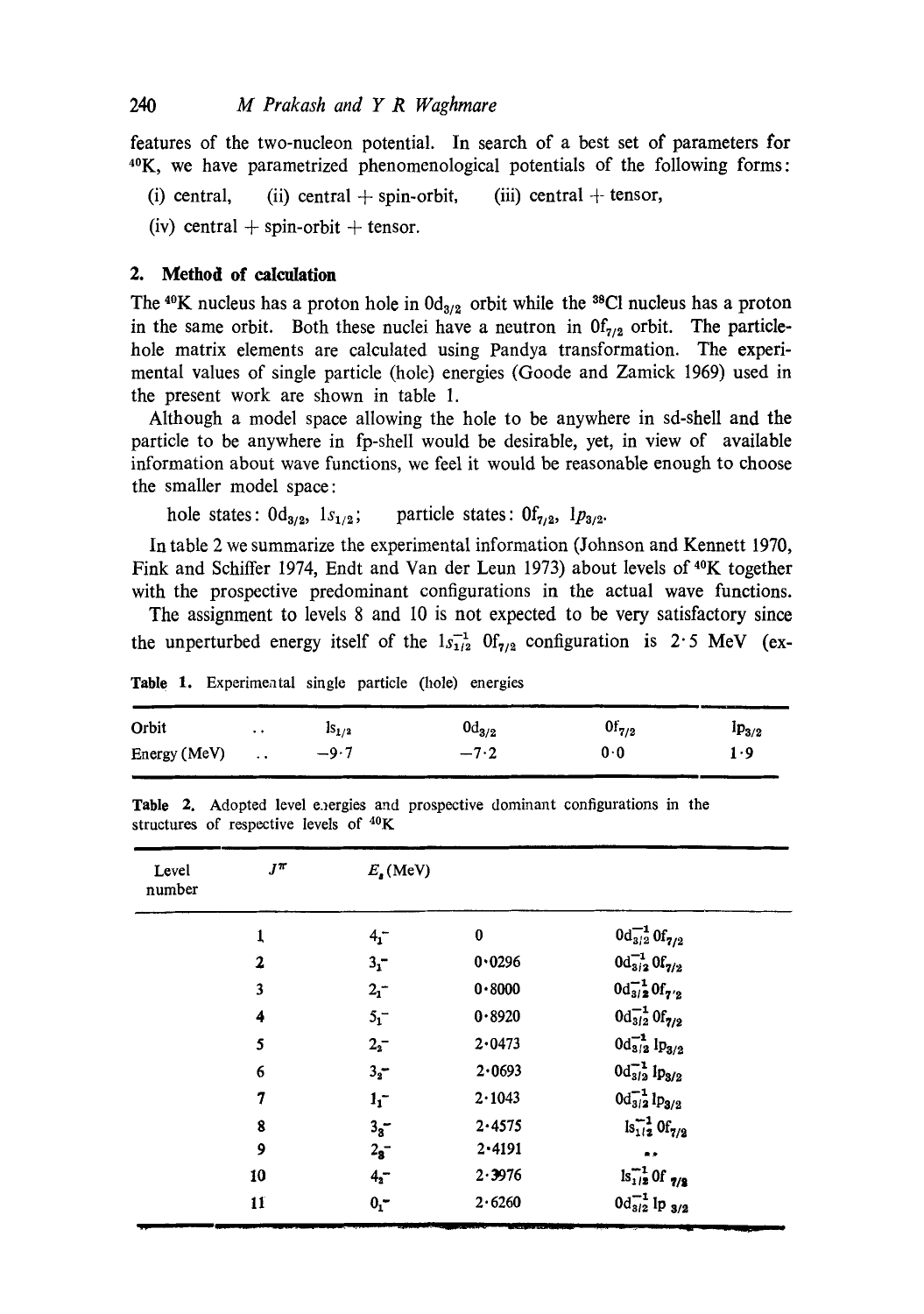cluding the 7.2 MeV separation between the  $0d_{3/2}$  and  $0f_{7/2}$  orbits which is common to all diagonal matrix elements and, hence, irrelevant for calculation of excitation energies relative to the ground state) while each of the  $3<sub>3</sub>$  and  $4<sub>2</sub>$  levels appears at an excitation energy less than  $2.5$  MeV. This is possible only if the particlehole interaction in this configuration is strongly attractive so that the unperturbed matrix elements of the Hamiltonian for both these J states fall well lower than 2" 5 MeV since configuration mixing will send them up again. The unperturbed positions of the  $0d_{3/2}^{-1}$  lp<sub>3/2</sub> and  $1s_{1/2}^{-1}$  0f<sub>7/2</sub> configurations are quite close--1.9 MeV and 2.5 MeV respectively. As such, we anticipate the approximation of assigning pure configurations to  $3\frac{1}{2}$  and  $3\frac{1}{2}$  levels to be somewhat restricted. In comparison to the  $2<sub>2</sub>$  level energy, the  $2<sub>3</sub>$  level appears at too low an excitation energy to be accounted for by some simple configuration like  $(0d_{8/2}^{-1} 1p_{1/2}),$  $(1s_{1/2}^{-1} 1p_{3/2})$  or  $(0d_{5/2}^{-1} 0f_{7/2})$ . We do not include it in the calculations.

First we choose the residual interaction as the pure central force

$$
V_{\sigma}(r) = \sum_{T, \mathbf{S}} 2^{2T+1, 2S+1} P A_{TS} e^{-(r^2/r_{\sigma}^2 \mathbf{S})}
$$
 (1)

where  $2T+1$ ,  $2S+1$  is the projection operator that projects out states of isospin T and spin *S*,  $A_{TS}$  is the strength in the particular (*T*, *S*) channel of interaction and  $r_{0s}$ is the range in the spin state *S, i.e.,* we assume an isospin-independent range. Matrix elements of  $V_a$  (r), as a function of  $\lambda$  (=  $r_0/\sqrt{2b}$ ), are calculated using Moshinsky brackets (Brody and Moshinsky 1967). We take  $b = 2.0$  fm for  $40K$ . Thus, after  $\lambda$  is determined, the range can be calculated from

$$
r_{\rm \scriptscriptstyle 0S} = 2 \sqrt{2} \lambda_{\rm \scriptscriptstyle S} \tag{2}
$$

There are six parameters specifying the central force. However, we have been able to reduce the effective number of unknown parameters to four since we have an idea of the upper and lower limits for the nuclear force range  $r_0$ . We let  $\lambda_s$ (for both  $S = 0$  and  $S = 1$ ) vary independently between 0.3 and 1.5. Thus, for a given  $(\lambda_0, \lambda_1)$  set, the number of unknown parameters is reduced to four. We assume that in first approximation the excitation energy of a level can be given by the difference between the diagonal matrix element in that particular state and the diagonal matrix element of the Hamiltonian for the ground state 4- level. For every  $(\lambda_0, \lambda_1)$  set, we minimise the function

$$
\chi^2 = \sum_i \frac{(E_{i,\text{ calo}} - E_{i,\text{ exp}})^2}{E_{i,\text{ exp}}}
$$

for five excitation energies. The  $E_{\epsilon, \text{calc}}$ 's are the calculated excitation energies corresponding to the respective experimental excitation energies  $E_{\rm s, exp}$ 's. For a given  $(\lambda_0, \lambda_1)$  set,  $E_{\lambda, \text{calc}}$ 's are linear functions of all the four  $A_{TS}$ 's. The unknown strengths are determined by imposing mathematical restriction of  $\chi^2$  being minimum with respect to each  $A_{TS}$ . The set of strengths which gives the least value of  $\chi^2$  is thus singled out as the best set.

However, truc energy levels require an exact diagonalization to be made. A set of parameters may give a least value of  $\chi^2$  in case of pure configurations. However,  $\chi^2$  obtained on diagonalization with this parameter set may not be the minimum obtainable  $x^2$ . Still, in view of the earlier observation that this nucleus is a case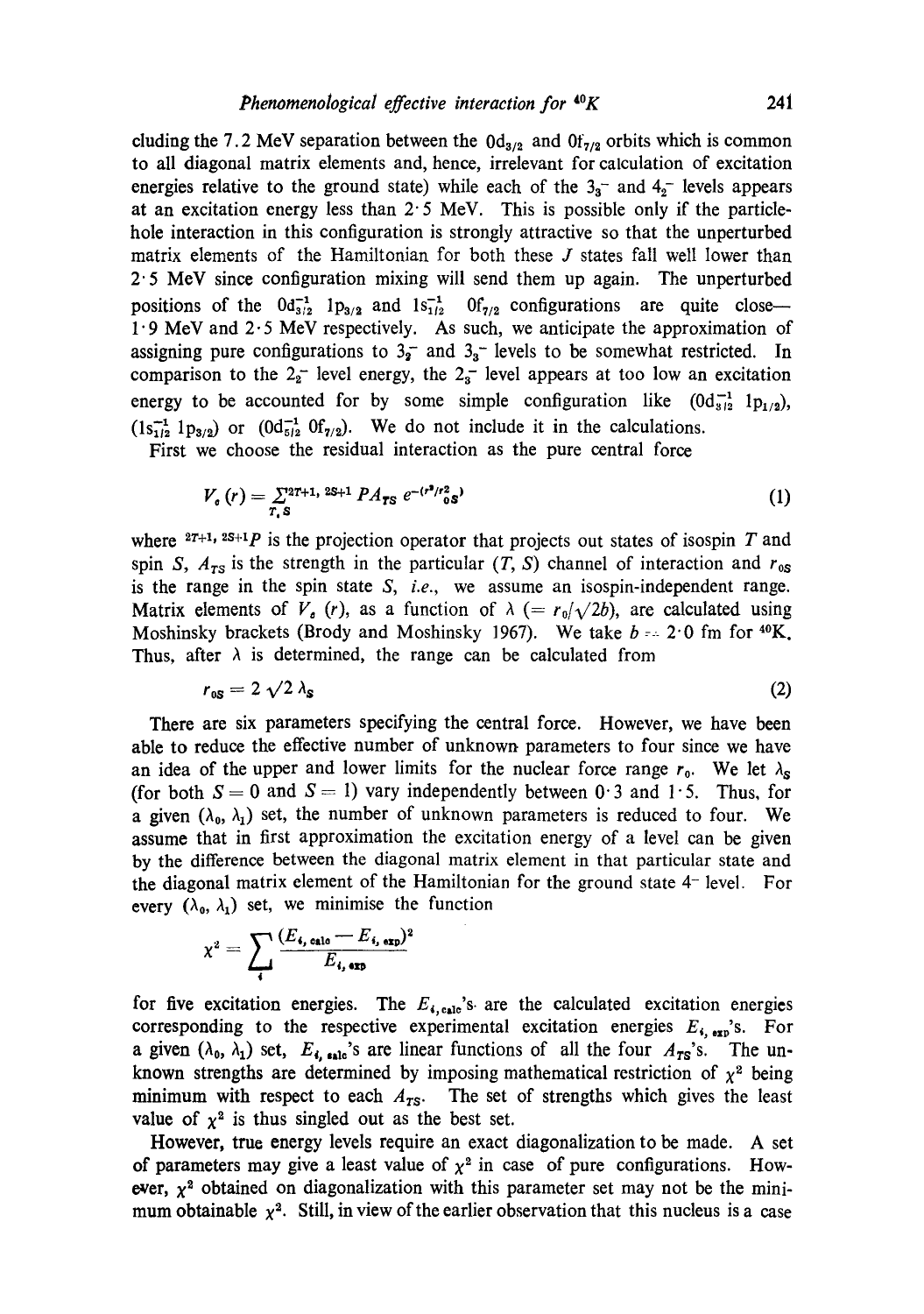of pure enough configurations we feel that the parameter set that gives minimum  $x^2$  on diagonalization would not be very much different from the one that gives minimum  $x^2$  for pure configurations. Therefore, besides the set which gives minimum  $x^2$  for pure configurations, we also pick up other few which give a  $\chi^2$  value not very much different from  $\chi^2_{\text{min}}$ . The Hamiltonian matrices are then set up for all J states in the model space  $(1s_{1/2}^{-1} \t Od_{3/2}^{-1} \t D_{7/2} \t Ip_{3/2})$  for each parameter set separately and diagonalized. The value of  $\chi^2$  is calculated again for the same five excitation energies, this time with calculated perturbed energy eigenvalues, with each parameter set. The set which gives a minimum value of  $\chi^2$  is thus taken as the best representative of effective interaction parameters for the five excitation energies. It turns out that the parameter set which gives a least  $x^2$  does not also describe other excited levels equally well as can be done by sacrificing the value of  $x^2$  by a small amount. We, finally, select only that set which gives an overall best agreement with levels' excitation energies.

After this we determine the parameters of the two-body effective interaction of the form — central  $+$  spin-orbit. The two-body matrix elements of the spinorbit force

$$
V_{LS}(r) = \sum_{T}^{2T+1} \, {}^3PS_T \, \vec{l} \cdot \vec{S} \, e^{-(r^2/r_{LS}^2)} \tag{3}
$$

are calculated as prescribed by Brody and Moshinsky (1967). We assume isospin dependence of the spin-orbit force strength  $S_T$ . Thus, the inclusion of spin-orbit part increases the number of unknown parameters from four to six and therefore two more experimental energies are needed. We let  $\lambda'$  defined through

$$
r_{LS} = 2 \sqrt{2} \lambda' \tag{4}
$$

vary from 1.1 to 1.355. For each set of  $\lambda_0$ ,  $\lambda_1$  and  $\lambda'$  the six strength parameters are determined through the least square fitting procedure described above.

The procedure is repeated for parametrizing the effective potential of the form central  $+$  tensor. The form of the tensor force is

$$
V_{\text{ren}} = \sum_{T}^{2T+1.3} \frac{PS'}{T} \left[ \frac{3 \overrightarrow{(a_1} \cdot \overrightarrow{r})(a_2 \cdot \overrightarrow{r})}{r^2} - \overrightarrow{a_1} \cdot \overrightarrow{a_2} \right] e^{-(r^2/r_{\text{Ten}}^2)} \tag{5}
$$

where isospin (T) dependence of the strength  $S'_T$  is assumed.

We take the  $4, 3, -2, 2, -5, 1, -1$  and  $0, -1$  levels for determination of pure central force parameters. For inclusion of spin-orbit and tensor parts we consider the  $2<sub>2</sub>$  and  $3<sub>2</sub>$  levels also.

Lastly, we parametrize the effective potential in the form centsal  $+$  spin-orbit  $+$  tensor. Thus, there are eight strength parameters requiring a knowledge of nine excitation energies. However, only eight excitation energies were available (the  $4<sub>2</sub>$  level was not established at the time these calculations were performed). The  $3<sub>3</sub>$  level at 2.4575 MeV was the only other, hitherto unused, level which could be used with some reasonable degree of definiteness as regards the main component in the wave function. Therefore, we had to resort to one more approximation. We assumed spin-isospin-dependence of strength and spin-dependence of range of central part (four parameters). We also assumed isospin-dependence of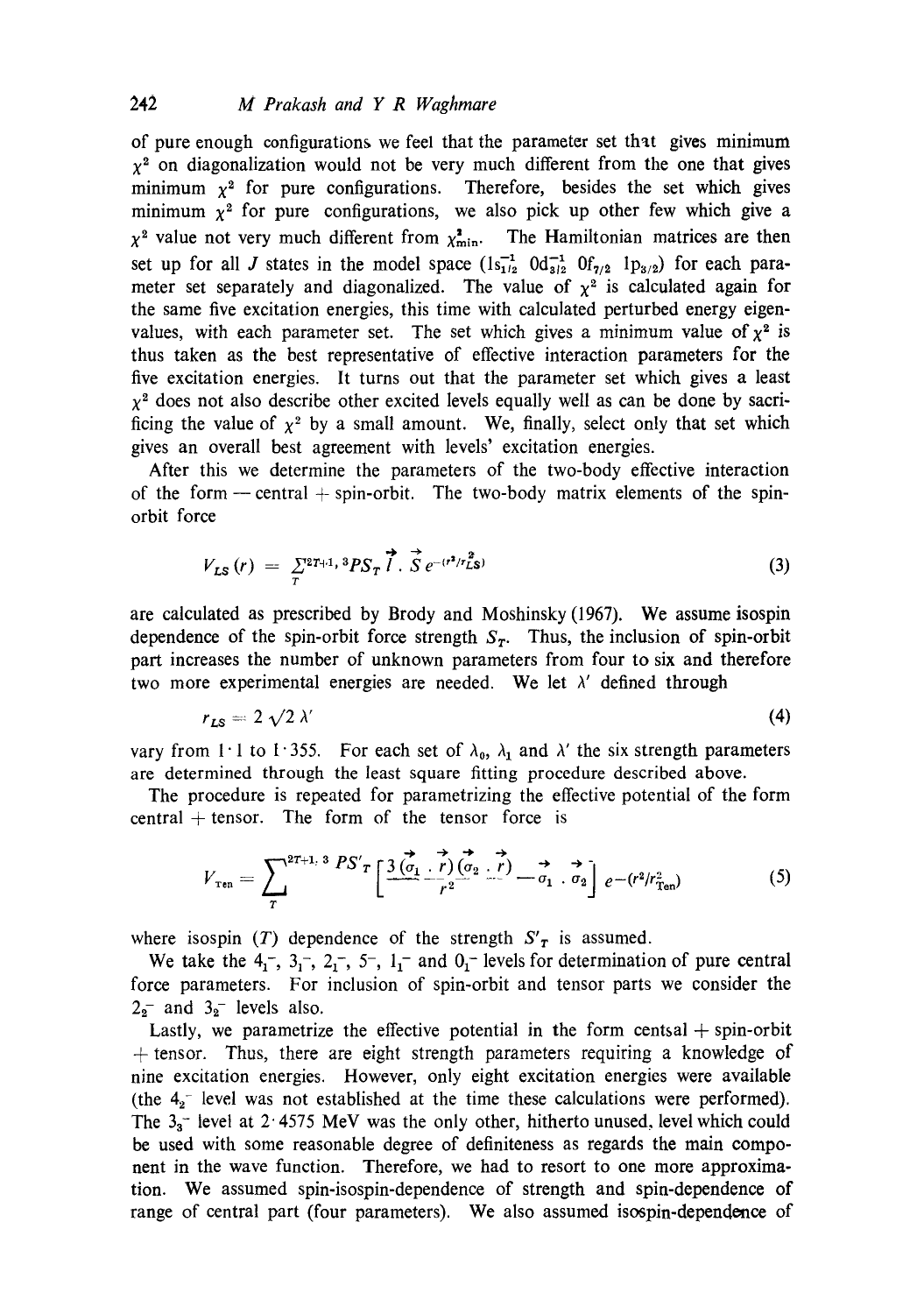strength of spin-orbit part (two parameters more). However, we assumed that the isospin-dependence of the strength of the tensor force can be absorbed by taking ranges in the two isospin states to be different and assuming the same strength in both the isospin states. Like this, the calculated energy level becomes a linear function of seven strength parameters which can now be determined from a knowledge of eight excitation energies through the least square fitting procedure. Thus, for this part of the calculation we assume the following form of the tensor force,

$$
V_{\text{ren}} = \sum_{T} {}^{2r+1} {}^{3} P S'' \left[ \frac{3 \overrightarrow{(a_1 \cdot r)} \overrightarrow{(a_2 \cdot r)}}{r^2} - \overrightarrow{(a_1 \cdot a_2)} \right] e^{-(r^2/r^2 T_{\text{en},T})} \qquad (6)
$$

where each of  $r_{\text{ten, 0}}$  and  $r_{\text{ren, 1}}$  is varied independently.

Twelve energy levels for  $40K$  are expected to arise within the chosen model space. Out of these, we have used nine for determination of parameters. As discussed earlier, a serious attempt of comparison of calculated  $4<sub>2</sub>^-$  with experimental  $4<sub>o</sub>$  level should not be made. In the energy region around  $4.5$  MeV, where we expect the  $1_2^-$  and  $2_3^-$  levels arising from the  $(1s_{1/2}^{-1} 1p_{3/2})$  configuration to lie, the spin assignments are uncertain and there are several levels suspected to be 1 and 2-. Hence, a reasonable comparison of predicted energies of these states is not possible.

We calculate the energy levels of  $^{38}$ Cl nucleus in the model space:

proton:  $0d_{3/2}$ ; neutron:  $0f_{7/2}$ ,  $1p_{3/2}$ .

The experimental energy levels (Endt and Van der Leun 1973) of  $^{88}$ Cl are as shown in table 3.

The lowest four levels are precisely the ones that would be expected from the  $0d_{3/2}$  configuration. However, appearance of two low-excited 3-levels makes it much doubtful if the simple two-particle model will work for them as it is expected to be for the lowest four levels. We shall only see how well are the lowest four levels of <sup>38</sup>Cl predicted with an effective interaction parametrized for  $40K$ .

The <sup>38</sup>Cl nucleus is one with neutron excess. We write a total angular momentum (J) coupled proton-neutron state as  $| a(p) b(n) J \rangle$  where the proton is in the single particle configuration  $a$  and the neutron is in the single particle configuration b. This state is obtained from states of well defined isospins through

$$
| a(p) b(n) J \rangle = \frac{1}{\sqrt{2}} [ | abJT \rangle_{T=1} + | abJT \rangle_{T=0}].
$$

Therefore, a proton-neutron interaction matrix element will be

$$
\langle a(p) b(n) J | V | c(p) d(n) J \rangle
$$
  
=  $\frac{1}{2} [ \langle abJI | V | c dJI \rangle_{1=1} + \langle abJI | V | c dJI \rangle_{T=0} ]$ 

Table 3. Experimental energy levels of <sup>38</sup>Cl

| and the company of the company                     |  |  |  |  |
|----------------------------------------------------|--|--|--|--|
| Energy (MeV)  0 0.6713 0.7553 1.3089 1.6172 2.7431 |  |  |  |  |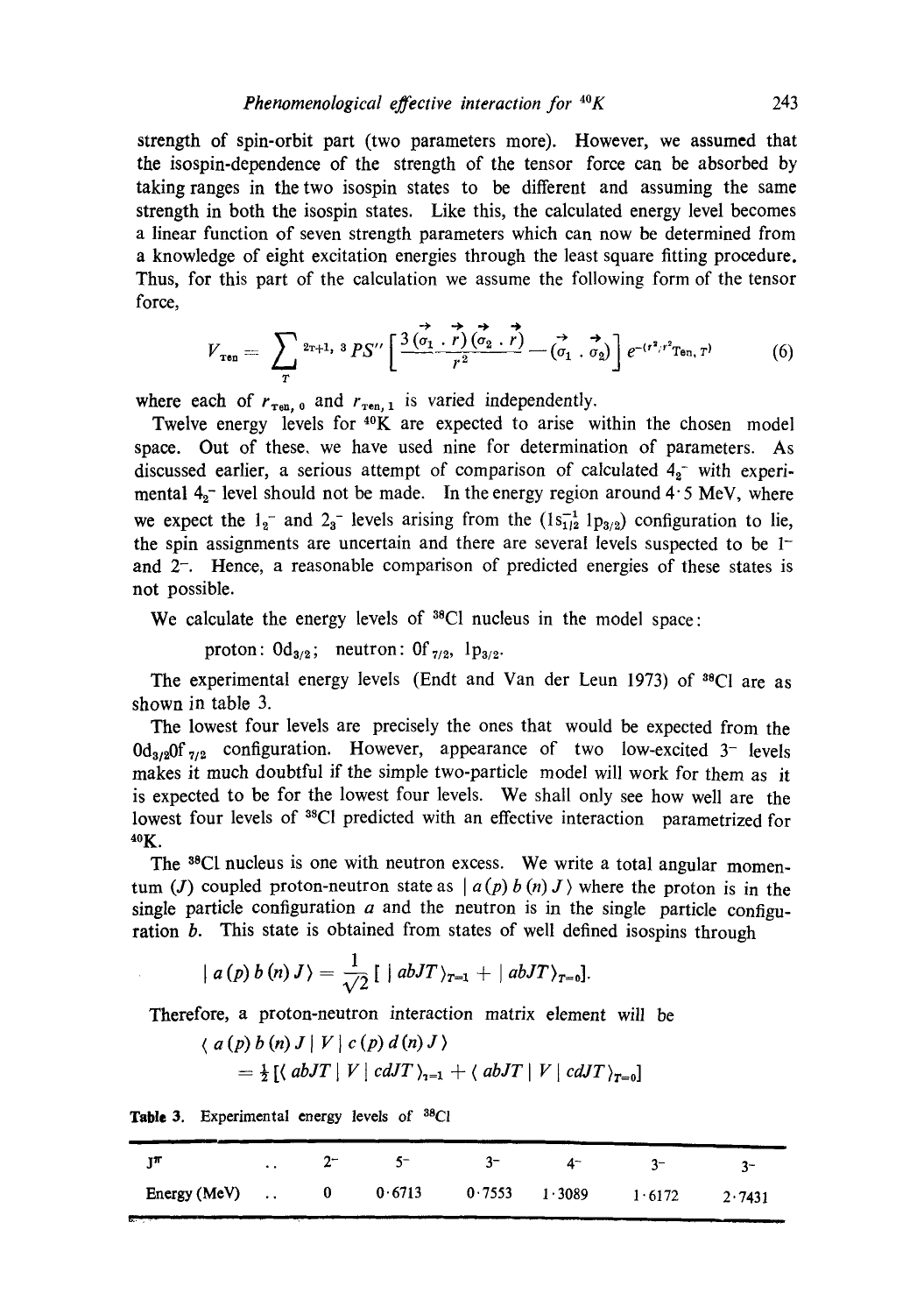## *244 M Prakash and Y R Waghmare*

Therefore, the particle-particle matrix elements for  $T=0$  and  $T=1$  states (which have been calculated above), for the appropriate configurations in the model space as considered for <sup>38</sup>Cl, are picked up and the Hamiltonian matrices for different J states constructed by taking average of corresponding matrix elements in  $T=0$  and  $T=1$  states which are then diagonalized to get the energy levels of 3sC1.

### **3. Results and Discussions**

As discussed above, six experimental levels were used for parametrization of the pure central force and there remained three more levels to be predicted with the parameters which gave best fit *(i.e., minimum*  $X^2$ *)* for the six levels used. Therefore, it was only for the central part that the six levels were best reproduced for the ( $\lambda_0$ ,  $\lambda_1$ ) set at values (0.39, 1.11) while the overall agreement with the experimental spectrum including the other excited states also was obtained for the values  $(0.38, 1.14)$ . Otherwise, for the parametrization of the effective potential in other forms, all the available information was utilized in determining the potential parameters. The values of the parameters are presented in table 4. The spectra calculated with these parameters are presented in figure 1.

Table 4. Effective interaction parameters for <sup>40</sup>K for different forms of the potential, For explanation of notation refer to eqs (I) through (6). The pure central force parameters are those for the  $(\lambda_0, \lambda_1)$  set (0.38, 1.14). The strength parameters of the tensor part at S. Nos. 9 and 10 are not in exact conformity with eq. (6). The two strengths are equal ia magnitude but opposite in sign. This arises due to the l-dependent phase factor in the expression for the two-body matrix elements of tensor force (Brody and Moshinsky 1967). As such, to differentiate, we have further subscripted  $S''$  of eq. (6) by isospin.

| SI.<br>No.              | Parameters                | Interaction          | Central    | Central<br>$^{+}$<br>spi. - orbit           | Central<br>$+$<br>tensor | Central<br>$+$<br>spin-orbit<br>$+$<br>tensor |
|-------------------------|---------------------------|----------------------|------------|---------------------------------------------|--------------------------|-----------------------------------------------|
| $\mathbf{1}$            | $A_{00}$                  | (MeV)                | $-218.7$   | $-694.9$                                    | 1337.5                   | 590.8                                         |
| $\overline{\mathbf{c}}$ | $A_{01}$                  | $\ddot{\phantom{1}}$ | $-20.0$    | $-30.2$                                     | 19.4                     | 6.1                                           |
| $\overline{\mathbf{3}}$ | $A_{10}$                  | $, \,$               | $-89.7$    | $-39.0$                                     | $-944.5$                 | $-342.5$                                      |
| $\overline{\mathbf{4}}$ | $A_{11}$                  | ,,                   | $-13.5$    | $-4.2$                                      | $-50.8$                  | $-35.9$                                       |
| 5                       | $S_0$                     | , ,                  |            | $1 \cdot 1$<br>$\overbrace{\qquad \qquad }$ |                          | $-1.9$                                        |
| 6                       | $S_1$                     | $, \,$               |            | 8.3                                         |                          | 11.4                                          |
| $\overline{7}$          | $S_0'$                    | $\bullet\bullet$     |            |                                             | $-1.5$                   |                                               |
| 8                       | $S_1'$                    | ,,                   |            |                                             | 5.5                      |                                               |
| 9                       | $S_0''$                   | $\bullet\bullet$     |            |                                             |                          | $-0.3$                                        |
| 10                      | $S_1$ "                   | $, \,$               |            |                                             |                          | 0.3                                           |
| 11                      | $r_{00}$                  | $(f_m)$              | $1 - 0748$ | $1 - 103$                                   | 0.8485                   | $1 - 103$                                     |
| 12                      | $r_{01}$                  | $\pmb{\cdots}$       | 3.2243     | 3.1113                                      | 3.1113                   | 3.1113                                        |
| 13                      | $r_{LS}$                  | ,,                   |            | 3.4932                                      |                          | 3.1962                                        |
| 14                      | $r_{ren}$                 | $, \,$               |            |                                             | 3.1537                   |                                               |
| 15                      | $r_{\texttt{ron}_\ell}$ o | ,,                   |            |                                             |                          | 3.1113                                        |
| 16                      | $r_{\text{ren, 1}}$       | $\bullet\bullet$     |            |                                             |                          | 3.1962                                        |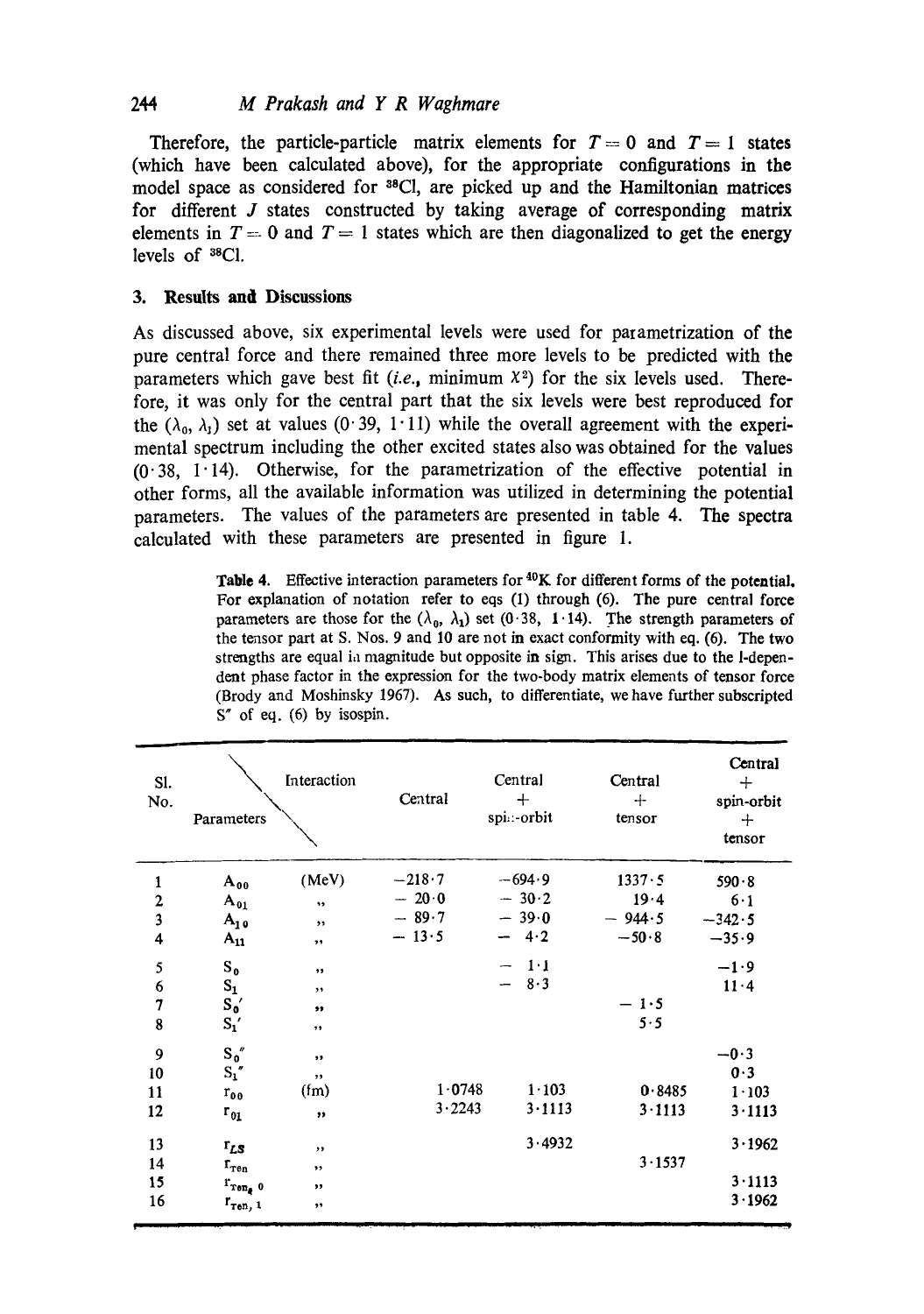

Figure 1. Experimental and the twelve calculated energy levels of  $40K$  as arising in the model space considered-predicted for different forms of the effective potential. Levels fitted with a pure central force are denoted by C, those with central  $+$  spin-orbit form by C + SO, those with central  $+$  tensor form by C + T and those with central + spin-orbit + tensor form by  $C + SO + T$ .

It is observed that the addition of tensor force substantially worsens the value of  $X<sup>2</sup>$  for levels predicted under the assumption of pure configurations. The energy of  $3<sub>1</sub>$  state is 0.0296 MeV and, therefore, even small deviations in this level energy contribute largely to  $X^2$ . The largest effect that configuration mixing does to this nucleus is to reverse the ordering of  $4<sub>1</sub>$  and  $3<sub>1</sub>$  levels, thus predicting  $3<sub>1</sub>$  to be the ground state  $J^{\pi}$ . It is because of this factor that  $X^2$  becomes much worse on diagonalization. It is only on the addition of the tensor force that the correct ordering of the  $4<sub>1</sub>$  and  $3<sub>1</sub>$  levels is achieved and the value of  $x<sup>2</sup>$  for configuration mixed levels is also the least for the central  $+$  tensor form. In view of this it can be said that presence of the tensor force is a must as a part of effective interaction for this nucleus, to get the correct ordering of the  $0d_{s/2}^{-1}$   $0f_{7/2}$  configuration levels at least, although correct excitation energy of the  $3<sub>1</sub>$  level is not reproducible.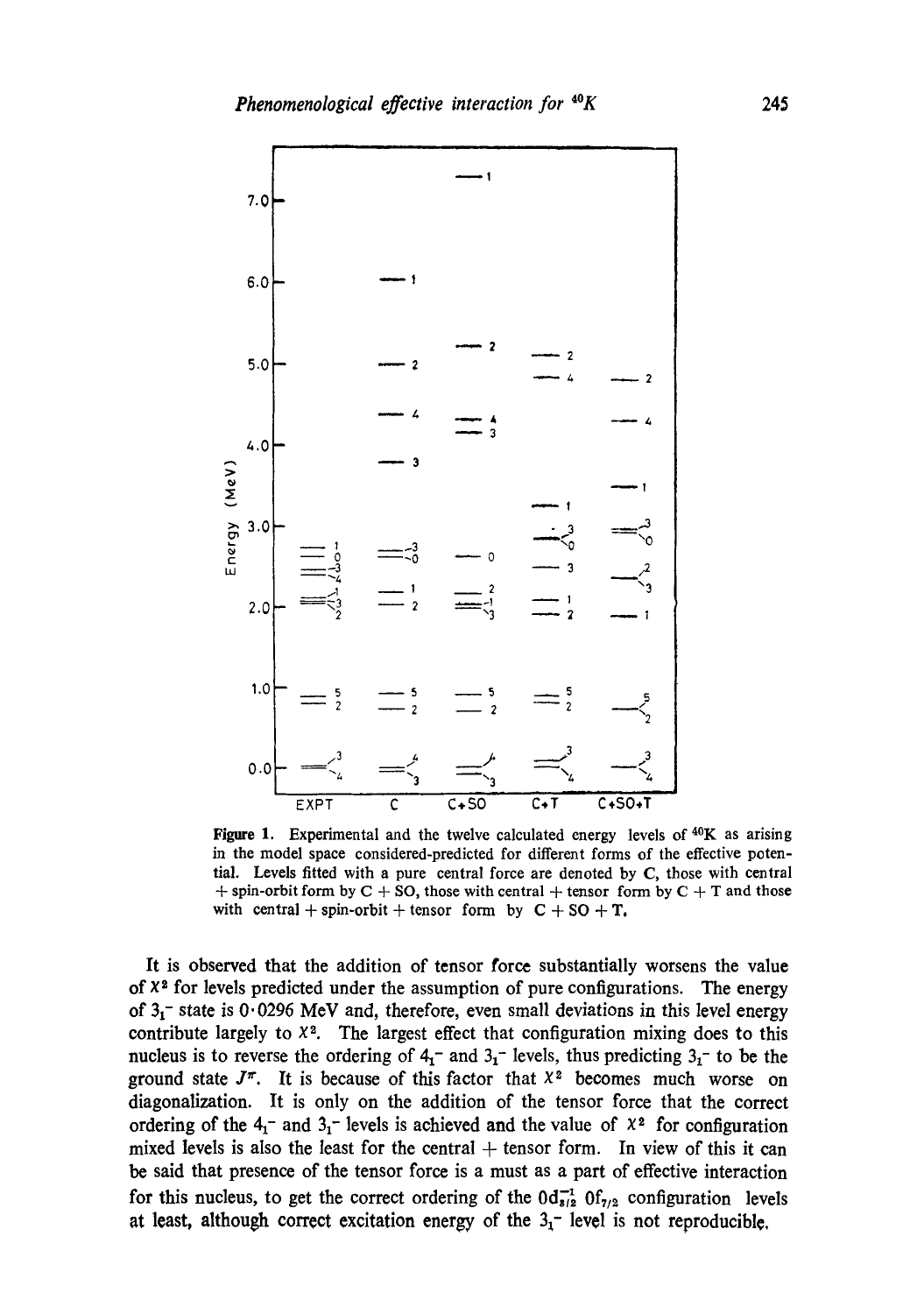It can be seen that the spin-orbit and tensor forces act in opposite directions for the  $3<sub>1</sub>$ - level. Addition of the spin-orbit term to the central part further lowers the  $3<sub>1</sub>$ - level. On the other hand, addition of the tensor part to the central part pushes up this level to the extent that the correct ordering of the  $4<sub>1</sub>-$  and  $3<sub>1</sub>-$  levels is achieved with the  $3<sub>1</sub>$  level appearing at 0.0738 MeV. Addition of both the spin-orbit and the tensor parts to the central part causes an elevation in the  $3<sub>1</sub>$ level position, from a value obtainable otherwise with the pure central force, which is much smaller than that obtained with the central  $+$  tensor form. Thus, with the central + spin-orbit + tensor form, the  $3<sub>1</sub>^-$  level is predicted only at 0.0013 MeV and the overall agreement with experimental spectrum is also worst for this form. The discrepancy may be largely attributed to the fact that the  $3<sub>3</sub>$  level had to be considered for determination of parameters.

In table 5 we present the wave functions for  $3$ <sup>-</sup> states as obtained with central  $+$  tensor and central  $+$  spin-orbit  $+$  tensor forms of the effective potential. With the central + tensor form of potential, the  $3<sub>1</sub>$  level is relatively pure but the  $3<sub>2</sub>$  and  $3<sub>3</sub>$  levels are heavily mixed with each other. Such large configuration mixing is not observed in any of the other levels. Since the effective potential of the form central  $+$  spin-orbit  $+$  tensor has been parametrized under the assumption of pure configuration for the  $3<sub>3</sub>$  level, the wave function for this level is more pure in respect of the  $1s_{1/2}^{-1}$   $0f_{7/2}$  configuration than the corresponding structure for the effective potential of the form central + tensor. However, the  $3<sub>3</sub>$  level for the central  $+$  spin-orbit  $+$  tensor effective potential is in worse agreement with experiment than the  $3<sub>a</sub>$  level obtained with the central  $+$  tensor effective potential and we have seen that the spectrum is also overall worst reproduced in former case.

Energy levels of 3sCl as calculated with different effective potentials as determined for  $40K$  are presented in table 6. It is clearly seen that the  $3-$  level position is in worst agreement—the effective potential of any form predicts  $3-$  as the ground state  $J^{\pi}$  instead of  $2^-$  as experimentally observed. The  $3^-$  predicted level is closest to zero for the effective potential of the form central  $+$  spin-orbit. However, we may recall that this potential is also the one which gives the worst agreement for the  $3<sub>1</sub>$ - level in <sup>40</sup>K. The central + tensor potential predicts the correct ordering of  $4<sub>1</sub>$  and  $3<sub>1</sub>$  levels in <sup>40</sup>K but for <sup>58</sup>Cl, this form predicts a deepest 3<sup>-</sup> level. These observations regarding the behaviour of  $3$ - level are in conformity with those of

| Interaction                                | Predicted<br>excitation<br>energy(MeV) | $0d_{3/2}^{-1}$ Of <sub>7/2</sub> | $0d_{3/2}^{-1}$ lp <sub>3/2</sub> | $\ln^{-1}_{1/2} 0f_{7/2}$ |
|--------------------------------------------|----------------------------------------|-----------------------------------|-----------------------------------|---------------------------|
| $Central + tensor$<br>$\ddot{\phantom{0}}$ | 0.0738                                 | 0.9833                            | $-0.1291$                         | 0.1286                    |
|                                            | 2.4789                                 | 0.0324                            | 0.8183                            | 0.5739                    |
|                                            | 2.8378                                 | 0.1793                            | 0.5601                            | $-0.8088$                 |
| $Central + spin-orbit$                     | 0.0013                                 | 0.9835                            | $-0.0341$                         | 0.1776                    |
| $+$ tensor<br>$\ddot{\phantom{a}}$         | 2.3569                                 | 0.0485                            | 0.9958                            | $-0.0774$                 |
|                                            | 2.9606                                 | 0.1742                            | $-0.0847$                         | $-0.9811$                 |

| Table 5. Wave functions for $3-$ levels of $40K$ |  |  |
|--------------------------------------------------|--|--|
|--------------------------------------------------|--|--|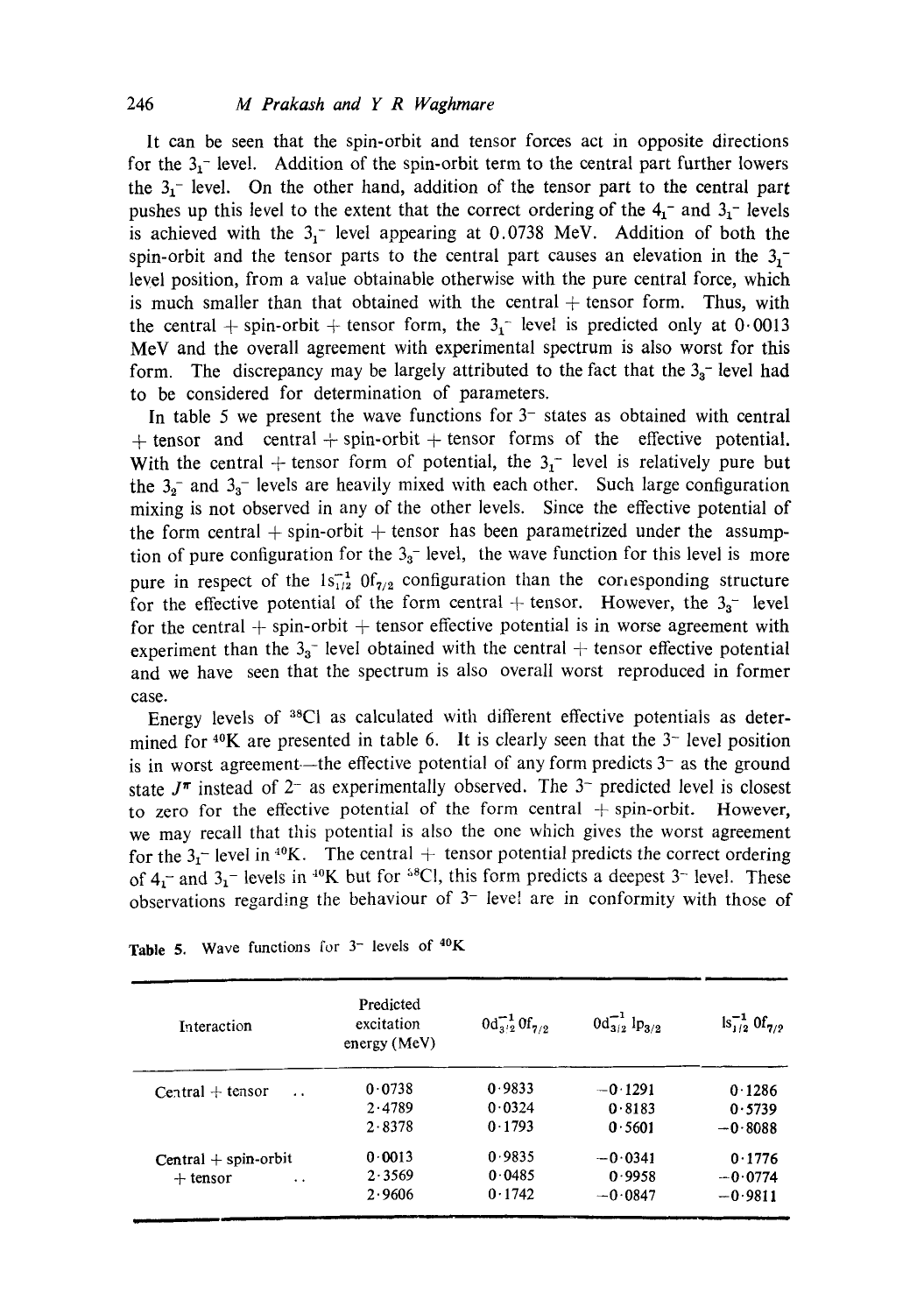|           |                       | Predicted energies (in MeV) |                       |                   |                                           |  |
|-----------|-----------------------|-----------------------------|-----------------------|-------------------|-------------------------------------------|--|
| $J^{\pi}$ | Experimental<br>(Mev) | Central                     | Central<br>spin-orbit | Central<br>tensor | Central<br>┿<br>spin-orbit<br>┿<br>tensor |  |
| $2-$      | 0                     | 0                           | 0                     | 0                 | 0                                         |  |
| $5-$      | 0.6713                | 0.7147                      | 0.7294                | 0.5432            | 0.3797                                    |  |
| $3-$      | 0.7553                | $-2.7804$                   | $-0.8181$             | $-7.0509$         | $-6.3300$                                 |  |
| 4-        | 1.3089                | 1.3423                      | 1.3560                | 1.1639            | 1.0188                                    |  |

Table 6. Level excitation energies of <sup>38</sup>Cl predicted for different forms of the effective potential with parameters as those given in table 4. To facilitate comparison with experiment, all excitation energies have been calculated relative to the 2- level.

Fink and Schiffer (1974) who find that an improved value of  $(0d_{3/2} 0f_{7/2})$  two-particle matrix element in <sup>38</sup>Cl predicts a worse agreement for 3<sup>-</sup> level in <sup>40</sup>K. However, except for the 3- level, the ordering of the lowest  $2^-, 5^-$  and  $4^-$  levels is correctly reproduced and the excitation energies of  $5<sup>-</sup>$  and  $4<sup>-</sup>$  levels are in impressive agreement with corresponding experimental values. Nothing much should be expected of the form central  $+$  spin-orbit  $+$  tensor for reasons discussed above. However, the form central  $+$  tensor also does not reproduce the excitation energy of the  $5$ <sup>-</sup> level as well as is done by central and central  $+$  spin-orbit forms. Best agreement, excepting the  $3$ <sup>-</sup> level, with experimental spectrum is achieved with the central effective potential.

#### **4. Conclusions**

In the present work, we have parametrized phenomenological effective interactions of different forms for  $40K$  nucleus. For forms other than the central form of the interaction, it has not been possible to check the parameters of the interaction by applying them for prediction of higher excited states of  $40K$  and, thus, see their agreement with experimental ones. However, the reasonable agreement of the predicted  $38C1$  levels (other than the 3-) puts a check on the validity of these parameters. We could not perform a true  $X<sup>2</sup>$  test with perturbed eigenvalues. We had to resort to approximating the diagonalized eigenvalues by diagonal matrix elements. As was anticipated (also, Bass and Wechsung 1970), and as it is clear from table 5 also, this approximation is valid for the  $3<sub>1</sub>$  level but not for the  $3<sub>2</sub>$  and  $3<sub>3</sub>$  levels. The position of the  $3<sub>1</sub>$  level is sensitive to presence, or otherwise, of the tensor force as a component of effective interaction. It is observed that the spectra of  $40K$  and  $38Cl$  are correlated in such a way that an improvement in levels of  $40K$ causes those of 38C1 to become worse. None of the interactions considered could predict the correct position of the  $3$ <sup>-</sup> level in  $3$ <sup>8</sup>Cl.

#### **Acknowledgements**

One of us (YRW) is grateful to SP pandya of the Physical Research Laboratory, Ahmedabad, for discussions on this problem, and the other (MP) gratefully